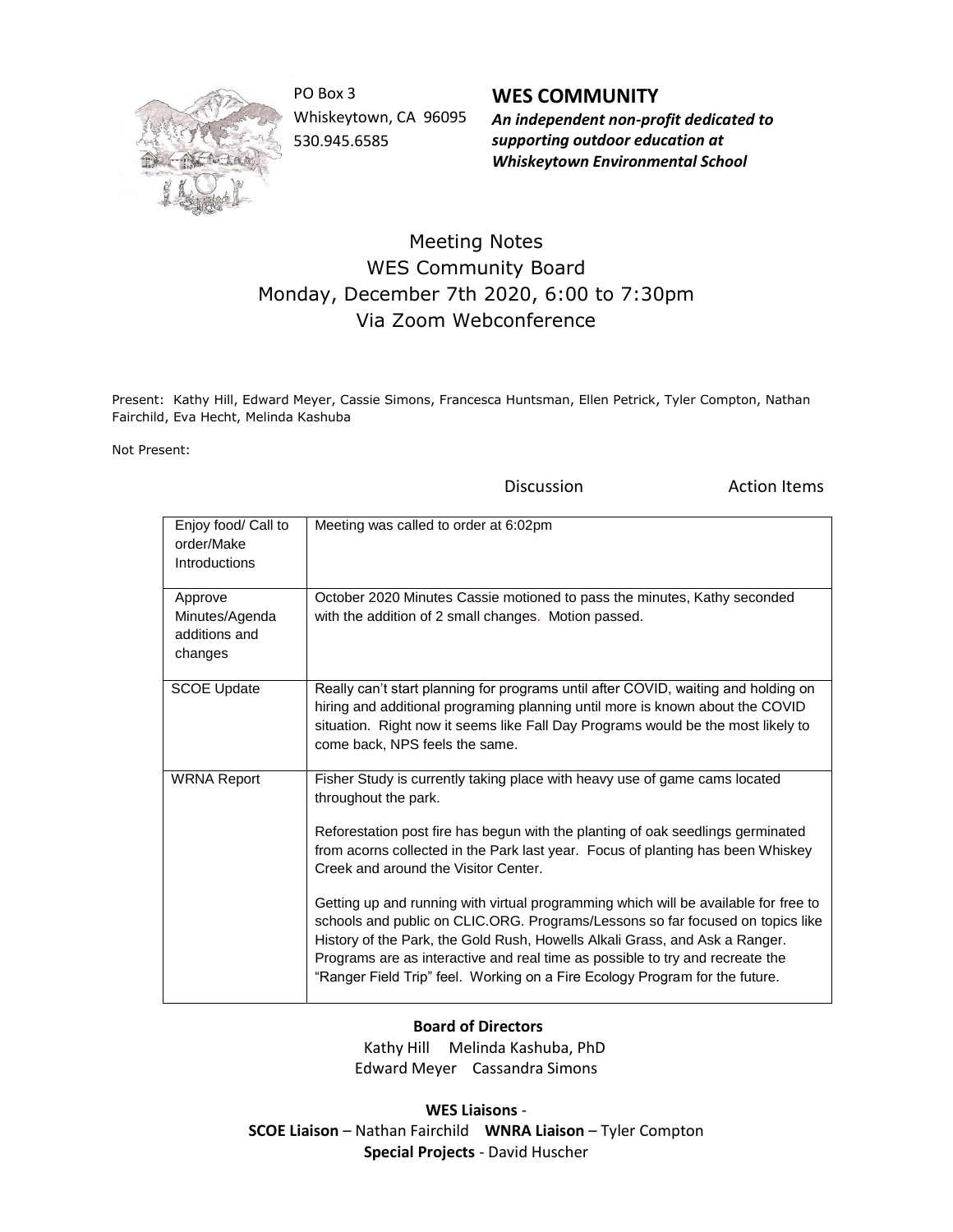|                                                                          | Lake has dropped to winter low level, Brandy Creek Beach closed to vehicles for<br>winter.                                                                                                                                                                                                                                                                                                                                                            |
|--------------------------------------------------------------------------|-------------------------------------------------------------------------------------------------------------------------------------------------------------------------------------------------------------------------------------------------------------------------------------------------------------------------------------------------------------------------------------------------------------------------------------------------------|
|                                                                          | COVID is requiring campgrounds to close for the foreseeable future, until virus<br>issues get better.                                                                                                                                                                                                                                                                                                                                                 |
| Friends of                                                               | Looking into Quickbooks to assist in organization and get themselves caught up                                                                                                                                                                                                                                                                                                                                                                        |
| Whiskeytown                                                              | an on a good footing for the new year                                                                                                                                                                                                                                                                                                                                                                                                                 |
|                                                                          | NPS Foundation grant will allow the group to work on the website and social<br>media.                                                                                                                                                                                                                                                                                                                                                                 |
| <b>Treasurers Report</b>                                                 | Current Balance \$4,618.54                                                                                                                                                                                                                                                                                                                                                                                                                            |
|                                                                          | Expense: Alissa Engstrom at Truix \$1000 for creation and integration of the<br>donate button on wesforever.org                                                                                                                                                                                                                                                                                                                                       |
|                                                                          | Income: NSGT Pending Donations: \$2,274.00                                                                                                                                                                                                                                                                                                                                                                                                            |
|                                                                          | Facebook Donations: Kathy and Ted are working on figuring out the timeline and<br>the rationale behind how Facebook disperses donations made on the WES<br>Community page.                                                                                                                                                                                                                                                                            |
|                                                                          | Melinda brought up Amazon Smile, and Kathy will look in to it as she seemed to<br>remember having an account with them and making purchases with WES<br>Community as the beneficiary.                                                                                                                                                                                                                                                                 |
| On-going<br><b>Business</b>                                              |                                                                                                                                                                                                                                                                                                                                                                                                                                                       |
| Giving Tuesday<br>Report/Morgan<br><b>Stanley Account</b>                | Estimated total from 31 unique Donors: \$2,274.00. Francessca is assisting Kathy<br>with database management for donor tracking and engagement.                                                                                                                                                                                                                                                                                                       |
|                                                                          | Kathy made a motion to spend \$20 at the printer for Thank You Notes, Melinda<br>seconded, motion passed. Kathy will get the notes printed and Board Members<br>will pick up a stack at her house to personalize and mail out.                                                                                                                                                                                                                        |
|                                                                          | Morgan Stanley: Firm is open to having WES Community open an account with<br>little to no fees. Intent is that the money deposited in a Morgan Stanley managed<br>account would be dedicated to rebuilding campus. A separate account will still be<br>maintained for operation funds for WES Community. Maintaining separate<br>accounts should make it easier to track and manage money over time and ensure<br>it is being spent as donors intend. |
| Officer Slate, Draft<br>Organizational<br>Chart, and Officer<br>Election | Melinda is working on recruitment of new Board Members for Secretary and<br>Treasurer. Ted will slowly transition out as Secretary and once the transition is<br>made, will leave the Board.                                                                                                                                                                                                                                                          |
| <b>WES Forever</b><br>Meeting 12/11/20                                   | Hope is that Randy Widera, State Parks Foundation Director of Philanthropy, will<br>be able to join and discuss his experience with the group.                                                                                                                                                                                                                                                                                                        |
| <b>New Business</b>                                                      |                                                                                                                                                                                                                                                                                                                                                                                                                                                       |